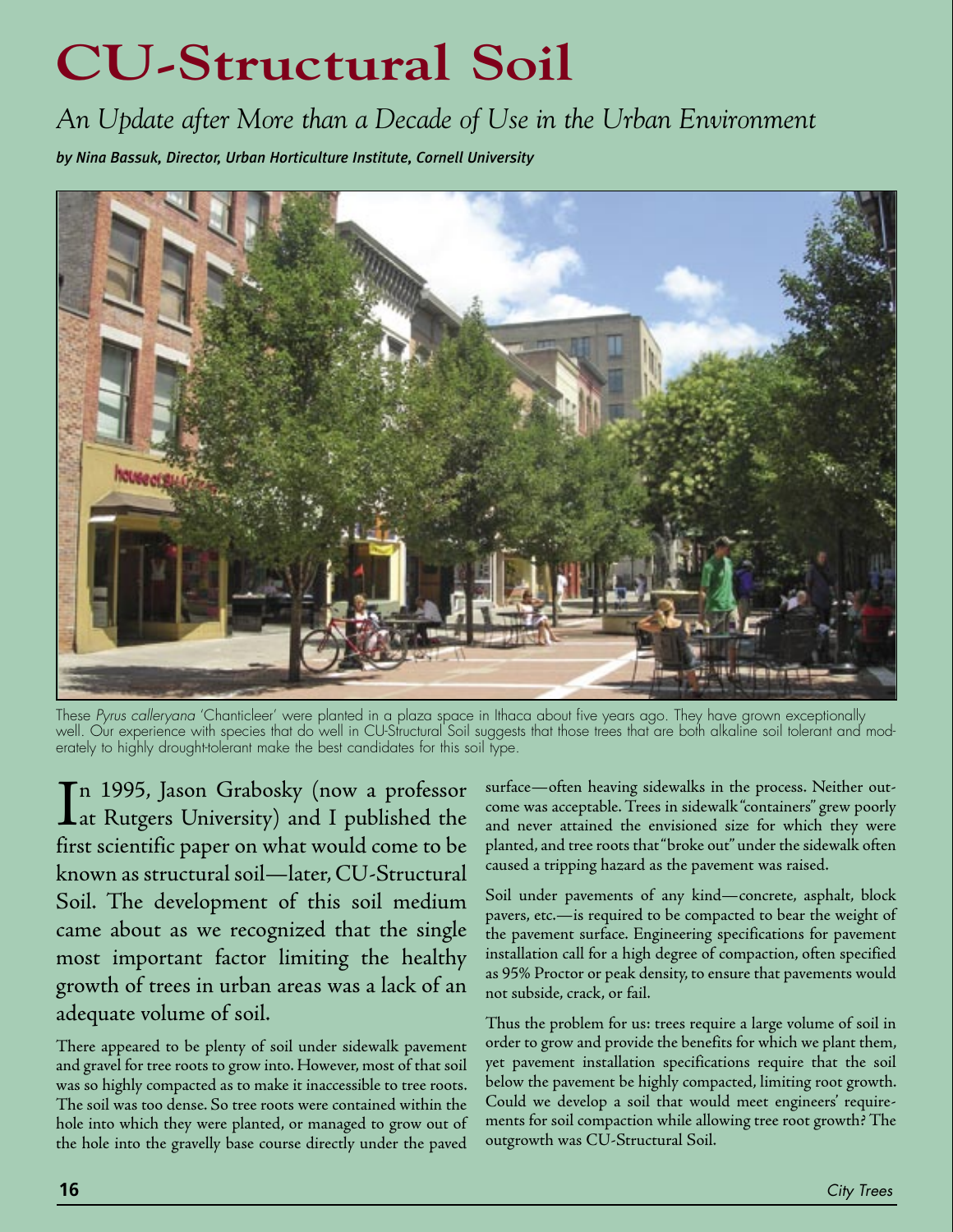Simply put, CU-Structural Soil is a mixture of crushed gravel and soil with a small amount of hydrogel to prevent the soil and stone from separating during the mixing and installation process. Many years of research went into finding the right blend of these three elements so that the requirements of pavement installation and the growth of the tree could be satisfied. The keys to success were the following: the gravel should consist of crushed stone approximately one inch in diameter, with no finer particles, to provide the greatest porosity. The soil needed for structural soil was loam to clay loam that contained at least 20% clay to maximize water and nutrient holding capacity. The proportion of soil to stone was approximately 80% stone to 20% soil by dry weight, with a small amount of hydrogel aiding in the uniform blending of the two materials. This proportion ensured that each stone touched another stone, creating a rigid lattice or skeleton, while the soil almost filled the large pore spaces that were created. This way, when compacted, the load would be born from stone to stone, and the soil in between the stones would remain uncompacted.



The comparison of traditional asphalt (left) and porous asphalt (right). Porous asphalt lacks the fine particles of stone and binder course that makes it impervious. Porous asphalt works very well; however, it is important not to use sand for de-icing as that will clog up the pores. It is recommended that once a year the surface be vacuumed to remove debris that has fallen on the site.



This is a 14-car parking lot in the city of Ithaca entirely built on 24" of CU-Structural Soil. In this rainy picture you can clearly see the traditional asphalt as it looks slick from the water running off it compared with the porous asphalt, which looks dull as rainwater goes through its surface. Subsequent to this construction, areas of both types of asphalt were cut out and elm trees were planted.



Here is the Ithaca, NY parking lot in the first year after planting. 'Accolade' elms were planted in the porous asphalt and traditional asphalt. Both surfaces have CU-Structural Soil underneath. We will be evaluating the growth of all trees in both surfaces over time.



'Accolade' elms in the parking lot towards the end of their second year of growth in CU-Structural Soil overlaid with porous or traditional asphalt. All trees are doing very well, putting out oneand-a-half to two feet of new growth in their second year, with no differences due to surface treatment at this date. Evaluations will be ongoing.

#### www.urban-forestry.com **17**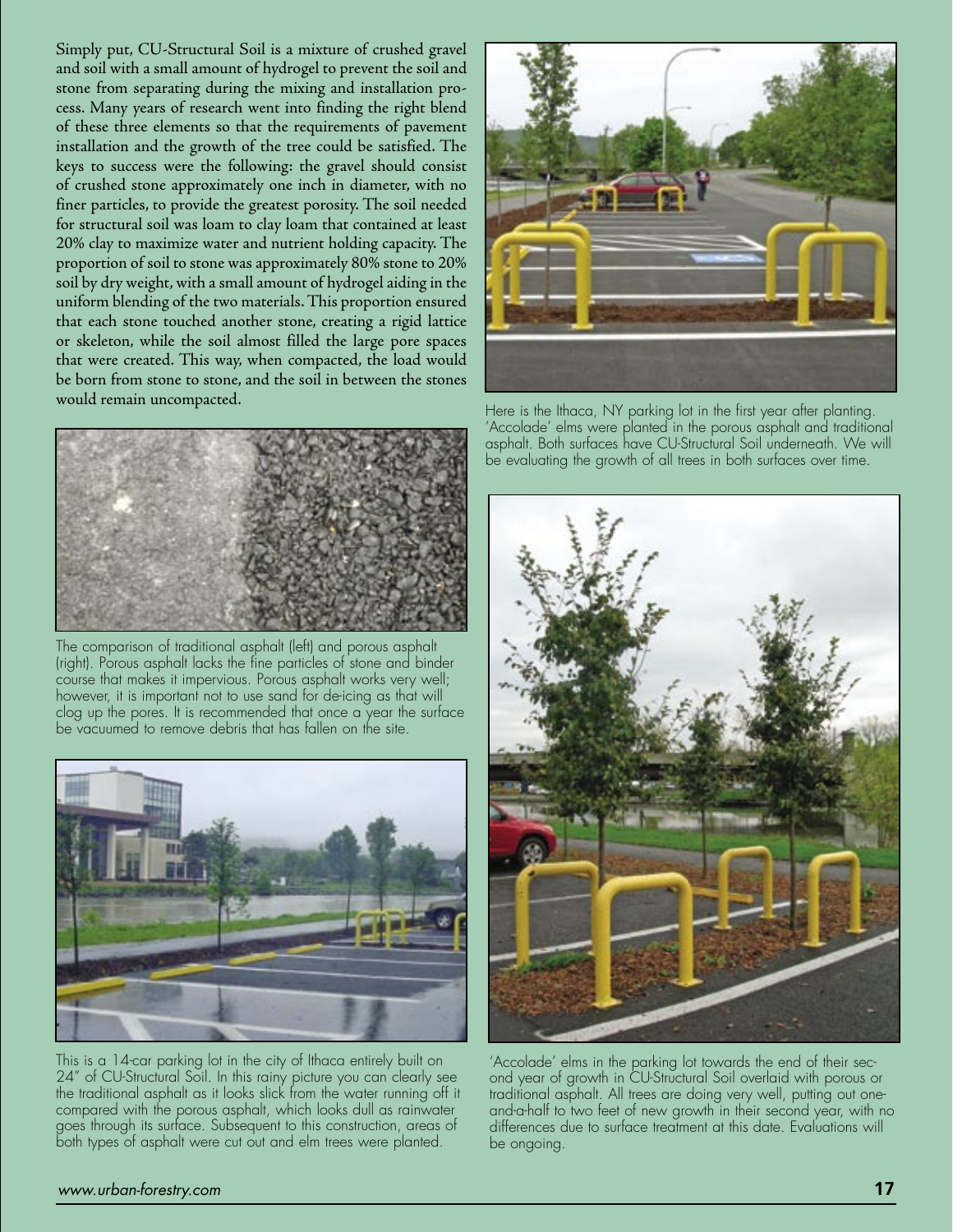

These Acer campestre have grown for nine years in a trench of CU-Structural Soil overlaid with un-mortared concrete pavers. Although when these trees were planted, we only used 15" of CU-Structural Soil in a continuous trench under the brick pavers, we now believe that 24" should be the minimum depth of structural soil, appropriate for smaller trees, while 36" is preferable in order to maximize rooting space and water availability.

After testing this soil in controlled experimental sites at Cornell, we were ready to begin using it in installations. We also decided that we needed to patent the material to ensure its quality control. As we were developing CU-Structural Soil, we often spoke about it at conferences so that several people decided to try it for themselves. Often during these attempts the user would change the proportions of soil to stone by adding more soil than we specified. In doing this, stone did not touch stone, because stones were pushed apart by too much soil. When that mixture was compacted, the stone lattice would not occur and the end result was compacted stony soil. These mixes were also called "structural soil," yet they had nothing to do with the carefully researched proportions we had developed. Therefore we decided to patent our structural soil as CU-Structural Soil® in 1998 (U.S. Patent # 5,849,069). Cornell University owns the patent and Amereq, Inc. (*www.amereq.com*) is the licensee who sublicenses it all over the U.S. and Canada. There are other structural soils; however, only CU-Structural Soil has over a decade of research and hundreds of installations.

There are now 71 licensed producers of CU-Structural Soil in the U.S. and Canada and over 500 installations, from Quebec to

Puerto Rico to California. CU-Structural Soil has been used in many different climates and is compatible with irrigation when that is necessary. As with any new technology, we're learning more about it as we continue to do research on its uses.

# *Frequently Asked Questions*

# **What is the average cost of CU-Structural Soil?**

Our most recent analysis from licensed producers across the country showed an average selling price of CU-Structural Soil of between \$35-\$42 per ton. There are some producers that are able to sell the material for a little less, but this is a very good estimate of the average price.

# **What volume of CU-Structural Soil is needed for a given tree?**

The Urban Horticulture Institute at Cornell has found that, with the exception of the desert Southwest, two cubic feet of soil is needed for every square foot of crown projection (the anticipated area under the drip line of the tree at expected maturity). Trees growing in CU-Structural Soil in areas that normally use irrigation to grow trees should also provide lowvolume drip irrigation in CU-Structural Soil installations.

# **What is the recommended depth for CU-Structural Soil?**

We suggest a minimum of 24", but 36" is preferred. Roots will grow to the full depth of CU-Structural Soil. A base course of gravel is not needed on top of CU-Structural Soil below the pavement, because it was designed to be as strong as a base course. Properly compacted to 95-100% Proctor Density or Modified Proctor Density, it has a CBR (California Bearing Ratio) of 50 or greater.

#### **Is CU-Structural Soil compatible with underground utilities?**

If underground utilities are encountered within the proposed rooting zone, CU-Structural Soil can conform to the backfill needed around utilities and can be easily installed.

#### **What is the recommended length and width for CU-Structural Soil installation?**

There is no established minimum. However, CU-Structural Soil was designed to go under the entire pavement area. This homogeneity would ensure uniform engineering characteristics below the pavement, particularly in regard to frost heaving and drainage. Ideally, the installation should focus on a whole sidewalk section from building face to curb, potentially for a whole block. If it is impossible to use the entire sidewalk area using CU-Structural Soil, it can be placed in a 5- to 8-feet-wide trench parallel to the curb.

#### **Should CU-Structural Soil be used in a tree pit if it is not placed below the surrounding pavement?**

This is the wrong use of this material. The success that we've seen with CU-Structural Soil is due the large soil volume that the roots can grow into. CU-Structural Soil was designed to be used where soil compaction is required, such as under sidewalks, parking lots, medians, plazas, and low-access roads.